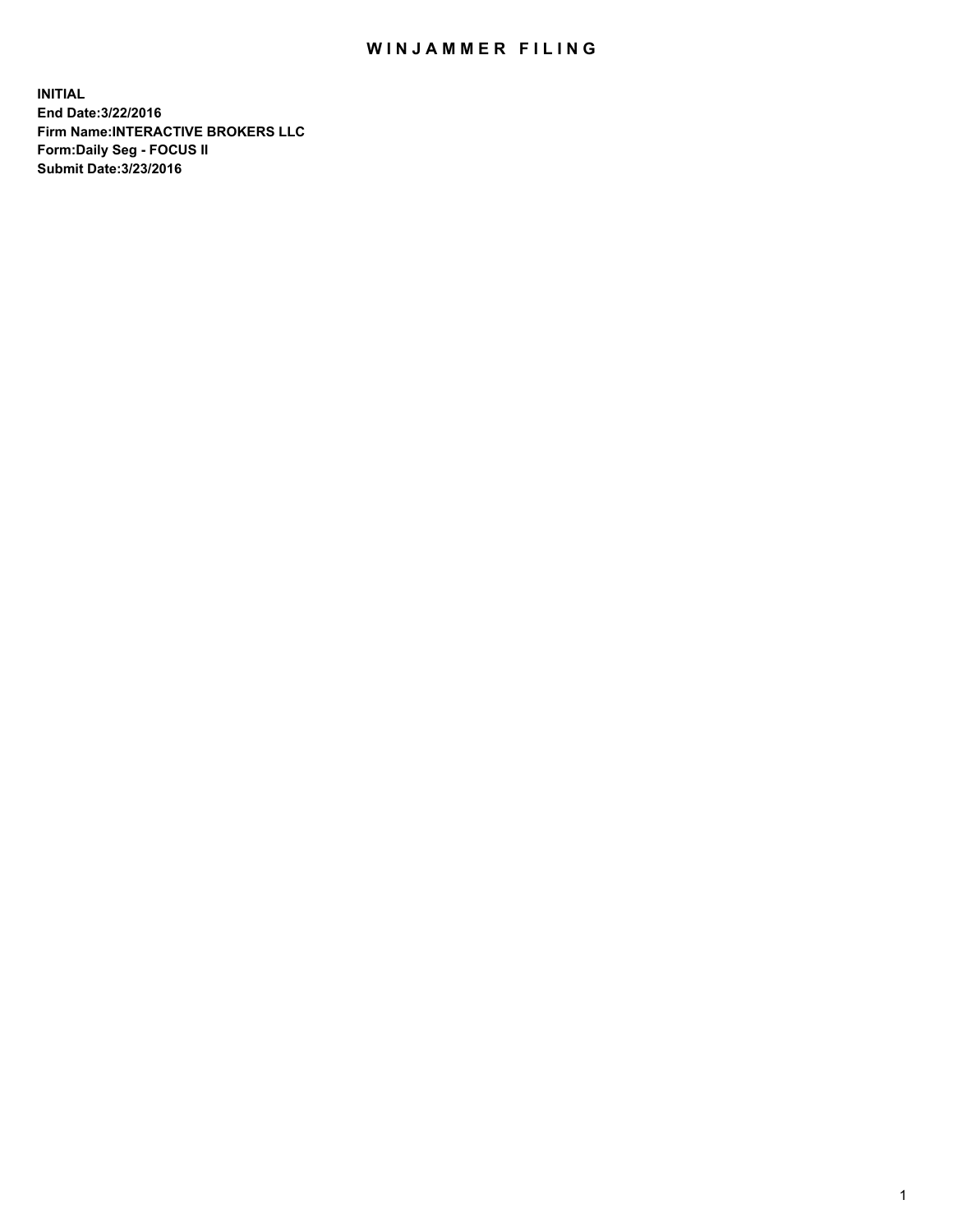## **INITIAL End Date:3/22/2016 Firm Name:INTERACTIVE BROKERS LLC Form:Daily Seg - FOCUS II Submit Date:3/23/2016 Daily Segregation - Cover Page**

| Name of Company<br><b>Contact Name</b><br><b>Contact Phone Number</b><br><b>Contact Email Address</b>                                                                                                                                                                                                                          | <b>INTERACTIVE BROKERS LLC</b><br><b>Alex Parker</b><br>203-618-7738<br>aparker@interactivebrokers.com |
|--------------------------------------------------------------------------------------------------------------------------------------------------------------------------------------------------------------------------------------------------------------------------------------------------------------------------------|--------------------------------------------------------------------------------------------------------|
| FCM's Customer Segregated Funds Residual Interest Target (choose one):<br>a. Minimum dollar amount: ; or<br>b. Minimum percentage of customer segregated funds required:%; or<br>c. Dollar amount range between: and; or<br>d. Percentage range of customer segregated funds required between:% and%.                          | <u>0</u><br>155,000,000 245,000,000<br><u>0 0</u>                                                      |
| FCM's Customer Secured Amount Funds Residual Interest Target (choose one):<br>a. Minimum dollar amount: ; or<br>b. Minimum percentage of customer secured funds required:% ; or<br>c. Dollar amount range between: and; or<br>d. Percentage range of customer secured funds required between:% and%.                           | <u>0</u><br>80,000,000 120,000,000<br><u>0 0</u>                                                       |
| FCM's Cleared Swaps Customer Collateral Residual Interest Target (choose one):<br>a. Minimum dollar amount: ; or<br>b. Minimum percentage of cleared swaps customer collateral required:% ; or<br>c. Dollar amount range between: and; or<br>d. Percentage range of cleared swaps customer collateral required between:% and%. | <u>0</u><br>0 <sub>0</sub><br>0 <sub>0</sub>                                                           |

Attach supporting documents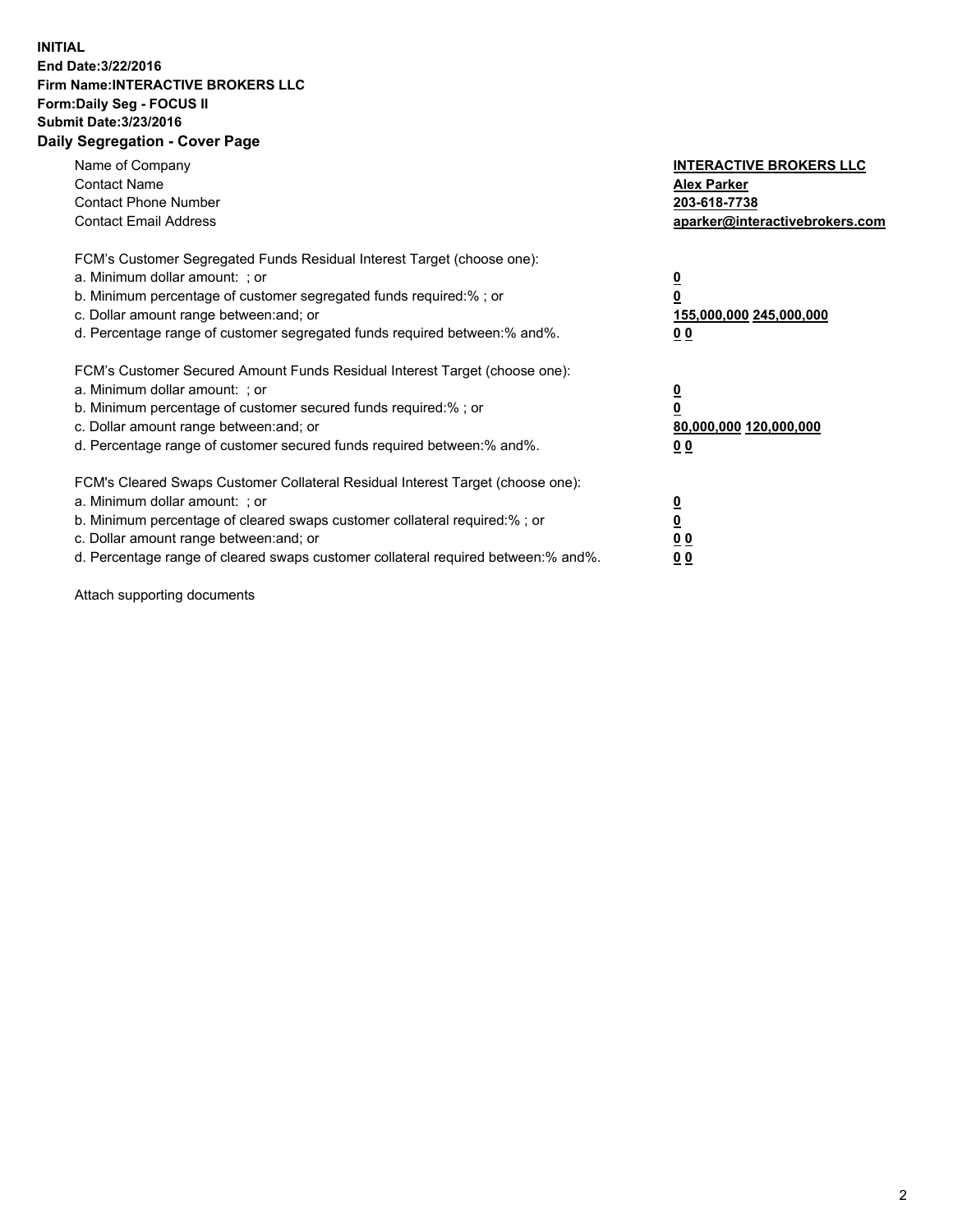## **INITIAL End Date:3/22/2016 Firm Name:INTERACTIVE BROKERS LLC Form:Daily Seg - FOCUS II Submit Date:3/23/2016 Daily Segregation - Secured Amounts**

|     | Daily Jegregation - Jeculed Aniounts                                                        |                                  |
|-----|---------------------------------------------------------------------------------------------|----------------------------------|
|     | Foreign Futures and Foreign Options Secured Amounts                                         |                                  |
|     | Amount required to be set aside pursuant to law, rule or regulation of a foreign            | $0$ [7305]                       |
|     | government or a rule of a self-regulatory organization authorized thereunder                |                                  |
| 1.  | Net ledger balance - Foreign Futures and Foreign Option Trading - All Customers             |                                  |
|     | A. Cash                                                                                     | 283,576,941 [7315]               |
|     | B. Securities (at market)                                                                   | $0$ [7317]                       |
| 2.  | Net unrealized profit (loss) in open futures contracts traded on a foreign board of trade   | -7,422,924 [7325]                |
| 3.  | Exchange traded options                                                                     |                                  |
|     | a. Market value of open option contracts purchased on a foreign board of trade              | 42,216 [7335]                    |
|     | b. Market value of open contracts granted (sold) on a foreign board of trade                | -76,670 [7337]                   |
| 4.  | Net equity (deficit) (add lines 1.2. and 3.)                                                | 276,119,563 [7345]               |
| 5.  | Account liquidating to a deficit and account with a debit balances - gross amount           | 56,832 [7351]                    |
|     | Less: amount offset by customer owned securities                                            | 0 [7352] 56,832 [7354]           |
| 6.  | Amount required to be set aside as the secured amount - Net Liquidating Equity              | 276, 176, 395 [7355]             |
|     | Method (add lines 4 and 5)                                                                  |                                  |
| 7.  | Greater of amount required to be set aside pursuant to foreign jurisdiction (above) or line | 276,176,395 [7360]               |
|     | 6.                                                                                          |                                  |
|     | FUNDS DEPOSITED IN SEPARATE REGULATION 30.7 ACCOUNTS                                        |                                  |
| 1.  | Cash in banks                                                                               |                                  |
|     | A. Banks located in the United States                                                       | $0$ [7500]                       |
|     | B. Other banks qualified under Regulation 30.7                                              | 0 [7520] 0 [7530]                |
| 2.  | Securities                                                                                  |                                  |
|     | A. In safekeeping with banks located in the United States                                   | 333,580,602 [7540]               |
|     | B. In safekeeping with other banks qualified under Regulation 30.7                          | 0 [7560] 333,580,602 [7570]      |
| 3.  | Equities with registered futures commission merchants                                       |                                  |
|     | A. Cash                                                                                     | $0$ [7580]                       |
|     | <b>B.</b> Securities                                                                        | $0$ [7590]                       |
|     | C. Unrealized gain (loss) on open futures contracts                                         | $0$ [7600]                       |
|     | D. Value of long option contracts                                                           | $0$ [7610]                       |
|     | E. Value of short option contracts                                                          | 0 [7615] 0 [7620]                |
| 4.  | Amounts held by clearing organizations of foreign boards of trade                           |                                  |
|     | A. Cash                                                                                     | $0$ [7640]                       |
|     | <b>B.</b> Securities                                                                        | $0$ [7650]                       |
|     | C. Amount due to (from) clearing organization - daily variation                             | $0$ [7660]                       |
|     | D. Value of long option contracts                                                           | $0$ [7670]                       |
|     | E. Value of short option contracts                                                          | 0 [7675] 0 [7680]                |
| 5.  | Amounts held by members of foreign boards of trade                                          |                                  |
|     | A. Cash                                                                                     | 62,418,581 [7700]                |
|     | <b>B.</b> Securities                                                                        | $0$ [7710]                       |
|     | C. Unrealized gain (loss) on open futures contracts                                         | $-4,490,331$ [7720]              |
|     | D. Value of long option contracts                                                           | 42,214 [7730]                    |
|     | E. Value of short option contracts                                                          | -76,668 [7735] 57,893,796 [7740] |
| 6.  | Amounts with other depositories designated by a foreign board of trade                      | 0 [7760]                         |
| 7.  | Segregated funds on hand                                                                    | $0$ [7765]                       |
| 8.  | Total funds in separate section 30.7 accounts                                               | 391,474,398 [7770]               |
| 9.  | Excess (deficiency) Set Aside for Secured Amount (subtract line 7 Secured Statement         | 115,298,003 [7380]               |
|     | Page 1 from Line 8)                                                                         |                                  |
| 10. | Management Target Amount for Excess funds in separate section 30.7 accounts                 | 80,000,000 [7780]                |
| 11. | Excess (deficiency) funds in separate 30.7 accounts over (under) Management Target          | 35,298,003 [7785]                |
|     |                                                                                             |                                  |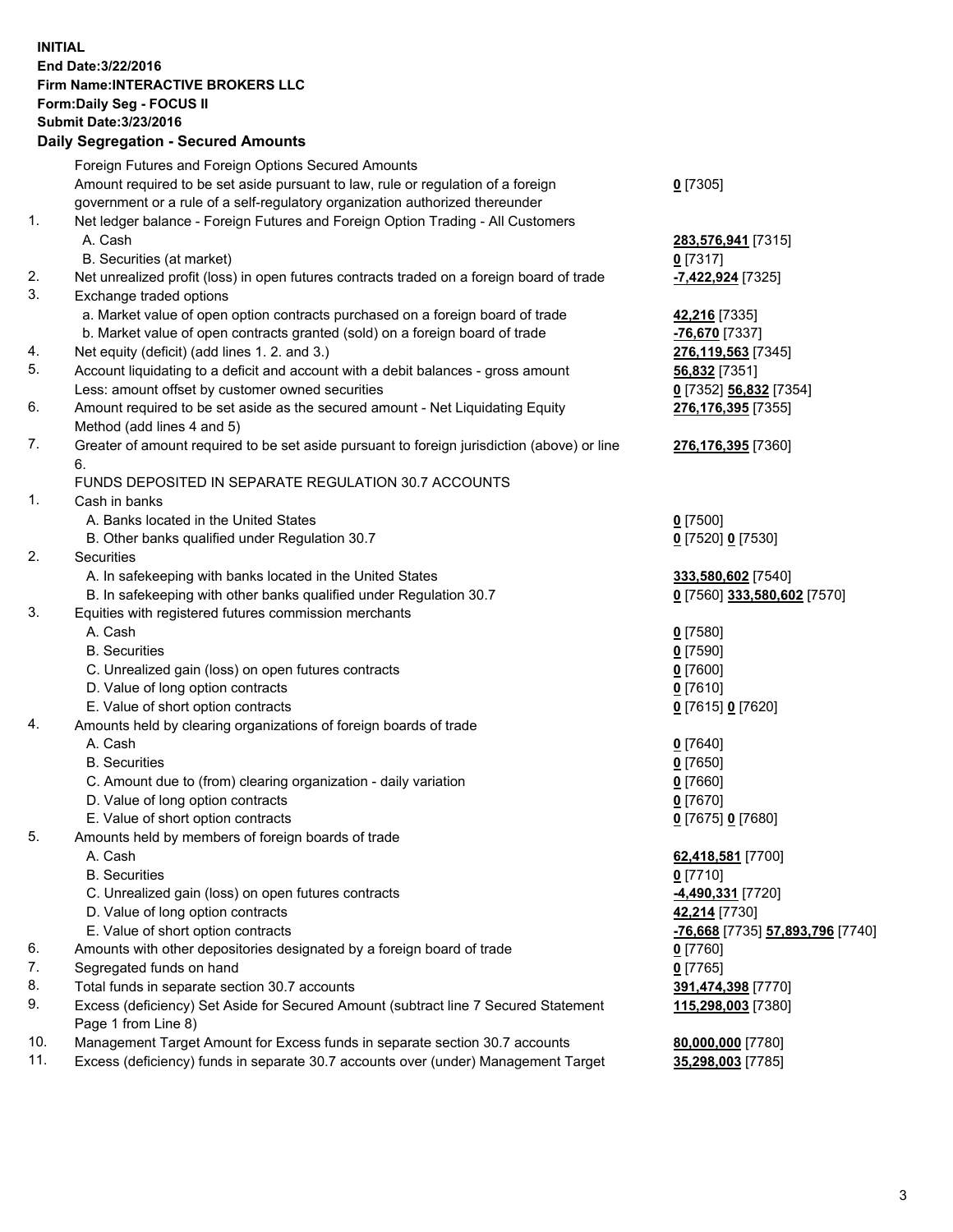**INITIAL End Date:3/22/2016 Firm Name:INTERACTIVE BROKERS LLC Form:Daily Seg - FOCUS II Submit Date:3/23/2016 Daily Segregation - Segregation Statement** SEGREGATION REQUIREMENTS(Section 4d(2) of the CEAct) 1. Net ledger balance A. Cash **2,666,225,710** [7010] B. Securities (at market) **0** [7020] 2. Net unrealized profit (loss) in open futures contracts traded on a contract market **-53,079,695** [7030] 3. Exchange traded options A. Add market value of open option contracts purchased on a contract market **119,429,757** [7032] B. Deduct market value of open option contracts granted (sold) on a contract market **-178,403,704** [7033] 4. Net equity (deficit) (add lines 1, 2 and 3) **2,554,172,068** [7040] 5. Accounts liquidating to a deficit and accounts with debit balances - gross amount **49,000** [7045] Less: amount offset by customer securities **0** [7047] **49,000** [7050] 6. Amount required to be segregated (add lines 4 and 5) **2,554,221,068** [7060] FUNDS IN SEGREGATED ACCOUNTS 7. Deposited in segregated funds bank accounts A. Cash **212,851,915** [7070] B. Securities representing investments of customers' funds (at market) **1,580,479,625** [7080] C. Securities held for particular customers or option customers in lieu of cash (at market) **0** [7090] 8. Margins on deposit with derivatives clearing organizations of contract markets A. Cash **36,867,085** [7100] B. Securities representing investments of customers' funds (at market) **1,010,657,395** [7110] C. Securities held for particular customers or option customers in lieu of cash (at market) **0** [7120] 9. Net settlement from (to) derivatives clearing organizations of contract markets **-8,231,582** [7130] 10. Exchange traded options A. Value of open long option contracts **119,412,500** [7132] B. Value of open short option contracts **-178,385,722** [7133] 11. Net equities with other FCMs A. Net liquidating equity **0** [7140] B. Securities representing investments of customers' funds (at market) **0** [7160] C. Securities held for particular customers or option customers in lieu of cash (at market) **0** [7170] 12. Segregated funds on hand **0** [7150] 13. Total amount in segregation (add lines 7 through 12) **2,773,651,216** [7180] 14. Excess (deficiency) funds in segregation (subtract line 6 from line 13) **219,430,148** [7190] 15. Management Target Amount for Excess funds in segregation **155,000,000** [7194] **64,430,148** [7198]

16. Excess (deficiency) funds in segregation over (under) Management Target Amount Excess